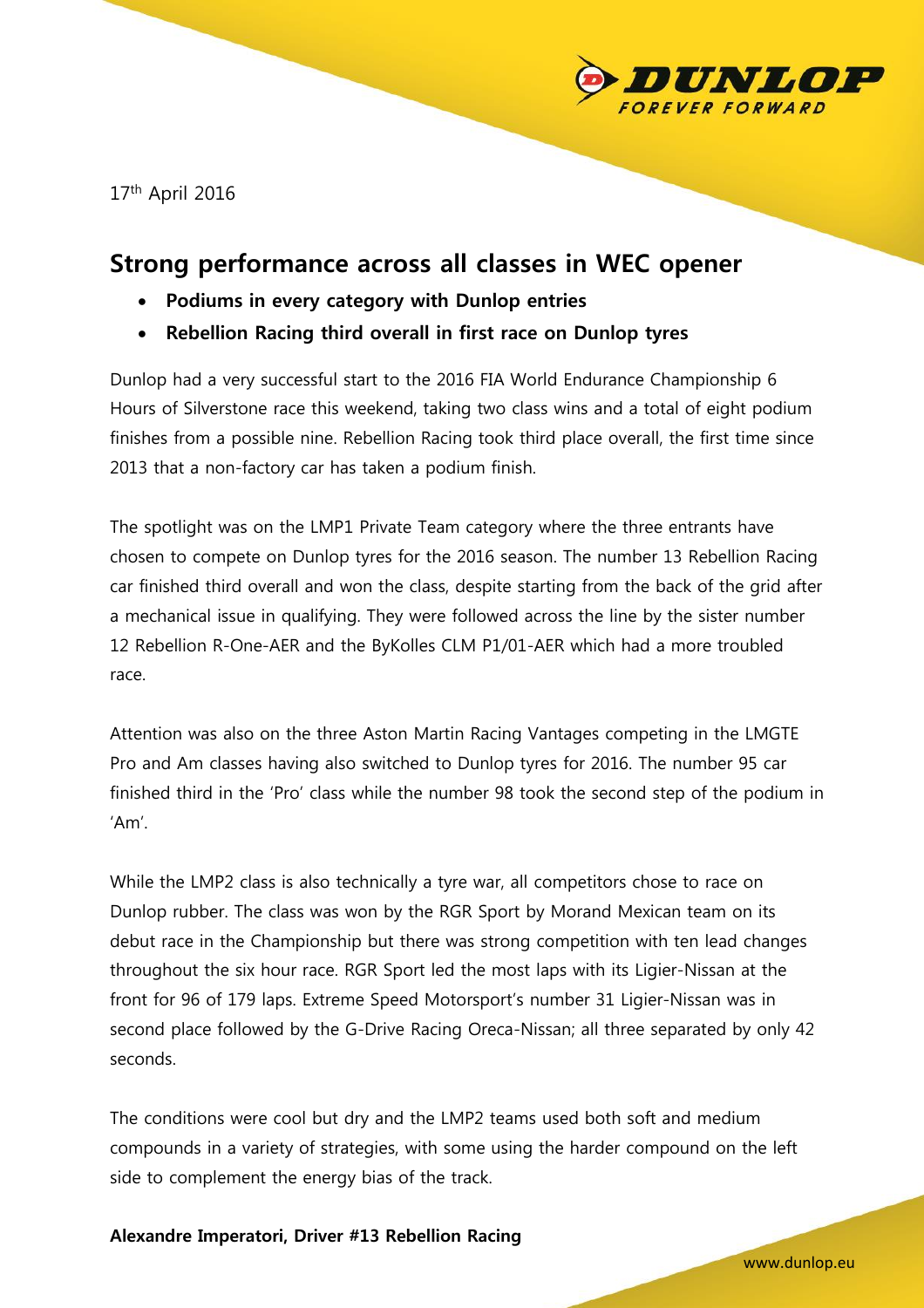"The longevity of the tyre was very good. We knew what to expect from testing. The key is tyre management and when you get it right it works well. There is a difference in handling now and when you get it right it is quicker. It is definitely better suited to the car. I'm very happy."

## **Jean-Felix Bazelin, Dunlop Motorsport Director of Operations**

"The LMP2 teams were able to double and triple stint the tyres which was good and the options allowed teams to choose different strategies with no problems. The LMP1 teams were very happy, particularly with the consistency and feel of the tyres. The Aston Martin results were very good and before the race I would have put the actual outcome as somewhere between a dream and hope. The first stint was good for understanding how the car and compound combination worked in race conditions and we progressed up the rankings from there.

"There are always a lot of unknowns for the first race of the year and now we believe that we have good 2016 products with performance improvements. We know that the LMP2 performance is solid and we have multiple stint capability. In the other categories we are learning and it was a very good first race."

Full results from the race can be found [here.](http://www.fiawec.com/races/6-hours-of-silverstone/results-and-chrono.html)

# **FIA WEC Dunlop 2016 Tyres**

# **LMP1 – Confidential tyre range – full range for all conditions**

- Dunlop's return to LMP1 competition for the first time since 2012
- Two Rebellion Racing cars and one Bykolles Racing Team CLM
- Tyres permitted per 6 hour event: 10 sets plus two single tyres

#### **LMP2 – Set specification (soft, medium, medium-plus, intermediate, wet)**

- Open tyre competition
- All 11 Silverstone entries have chosen Dunlop tyres
- Two out of three dry specifications nominated per event
- Soft and medium dry weather options nominated for Silverstone

www.dunlop.eu